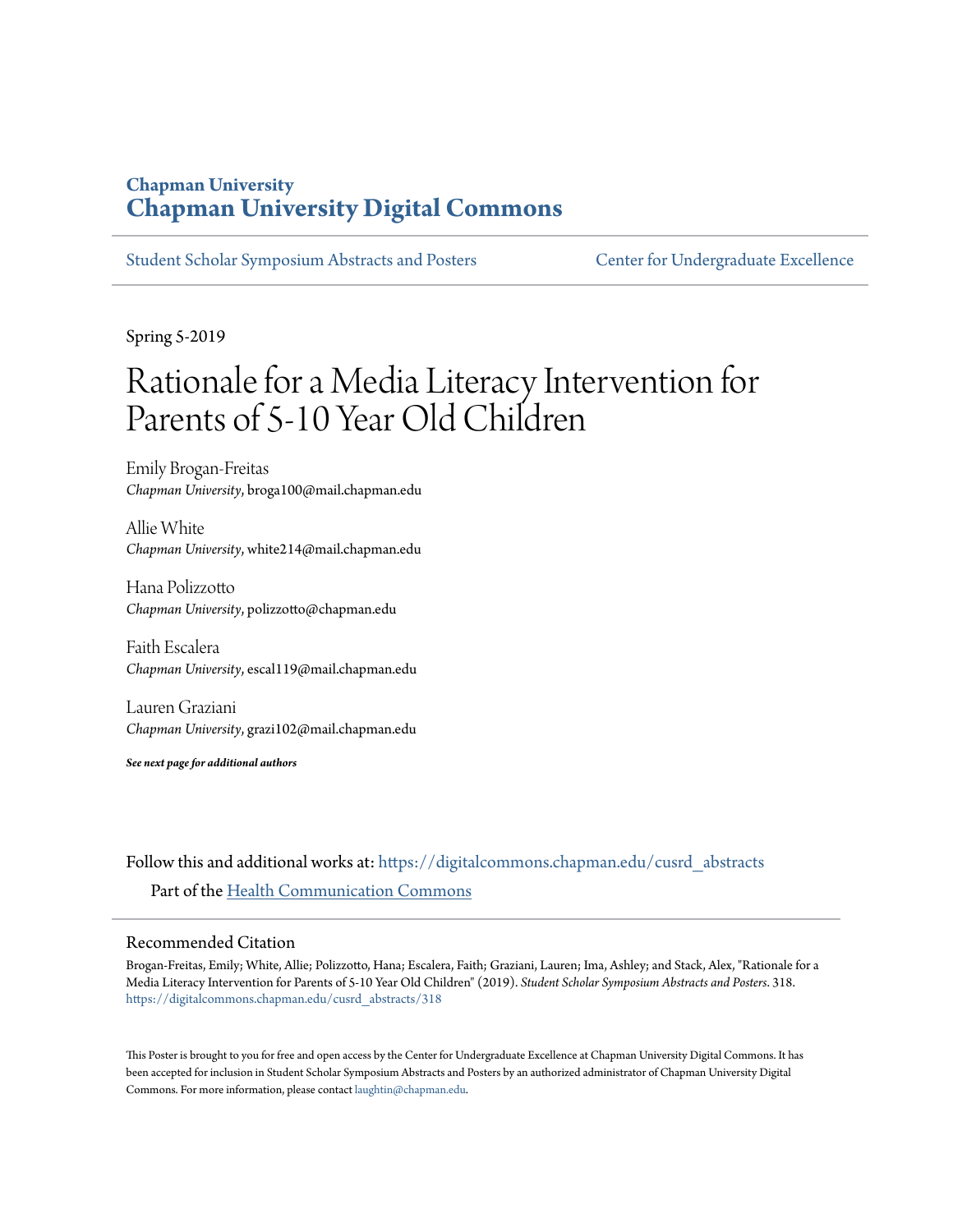#### Rationale for a Media Literacy Intervention for Parents of 5-10 Year Old Children

#### **Authors**

Emily Brogan-Freitas, Allie White, Hana Polizzotto, Faith Escalera, Lauren Graziani, Ashley Ima, and Alex Stack